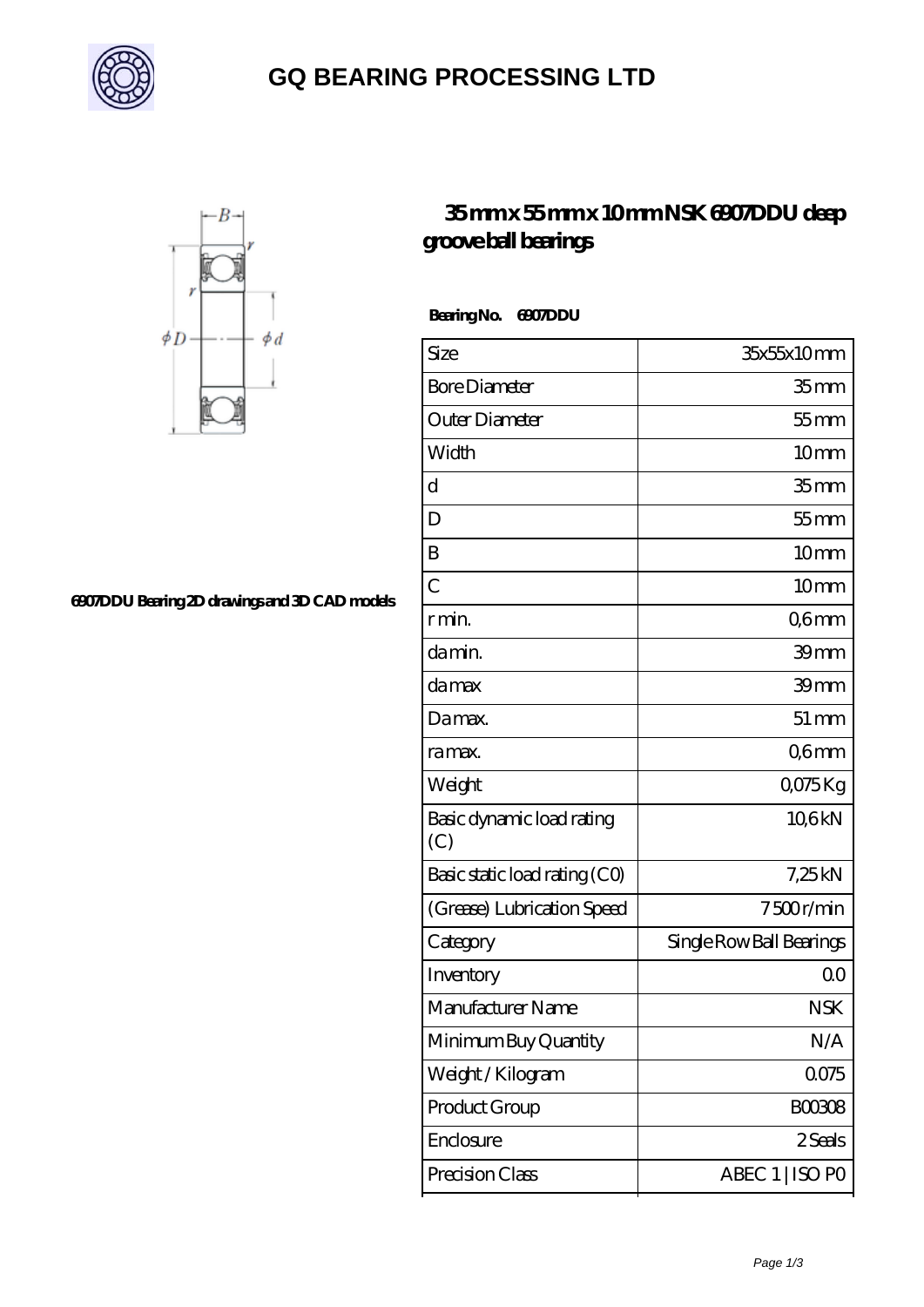

# **[GQ BEARING PROCESSING LTD](https://uiuae.com)**

| Maximum Capacity / Filling<br>Slot | No                                                                                                                                                                                                                             |
|------------------------------------|--------------------------------------------------------------------------------------------------------------------------------------------------------------------------------------------------------------------------------|
| Rolling Element                    | <b>Ball Bearing</b>                                                                                                                                                                                                            |
| Snap Ring                          | No                                                                                                                                                                                                                             |
| <b>Internal Special Features</b>   | No                                                                                                                                                                                                                             |
| Cage Material                      | Steel                                                                                                                                                                                                                          |
| Enclosure Type                     | Contact Seal                                                                                                                                                                                                                   |
| Internal Clearance                 | CO-Medium                                                                                                                                                                                                                      |
| Inch - Metric                      | Metric                                                                                                                                                                                                                         |
| Long Description                   | 35MM Bore; 55MM<br>Outside Diameter; 10MM<br>Outer Race Width; 2 Seals;<br>Ball Bearing, ABEC 1   ISO<br>PQ No Filling Slot; No Snap<br>Ring, No Internal Special<br>Features; CO-Medium<br>Internal Clearance; Steel<br>Cage; |
| <b>Other Features</b>              | Deep Groove   Rubber Seal                                                                                                                                                                                                      |
| Category                           | Single Row Ball Bearing                                                                                                                                                                                                        |
| <b>UNSPSC</b>                      | 31171504                                                                                                                                                                                                                       |
| Harmonized Tariff Code             | 8482105068                                                                                                                                                                                                                     |
| Noun                               | Bearing                                                                                                                                                                                                                        |
| Keyword String                     | Ball                                                                                                                                                                                                                           |
| Manufacturer URL                   | http://www.nskamericas.co<br>m                                                                                                                                                                                                 |
| Manufacturer Item Number           | 6907DDU                                                                                                                                                                                                                        |
| Weight/LBS                         | 0.1654                                                                                                                                                                                                                         |
| Bore                               | 1.378Inch   35 Millimeter                                                                                                                                                                                                      |
| Outside Diameter                   | 2165Inch   55Millimeter                                                                                                                                                                                                        |
| Inner Race Width                   | OInch   OMillimeter                                                                                                                                                                                                            |
| Outer Race Width                   | 0.394 Inch   10 Millimeter                                                                                                                                                                                                     |
| SRI                                | 31                                                                                                                                                                                                                             |
| hidYobi                            |                                                                                                                                                                                                                                |
|                                    | 6907DDU                                                                                                                                                                                                                        |
| LangID                             | 1                                                                                                                                                                                                                              |